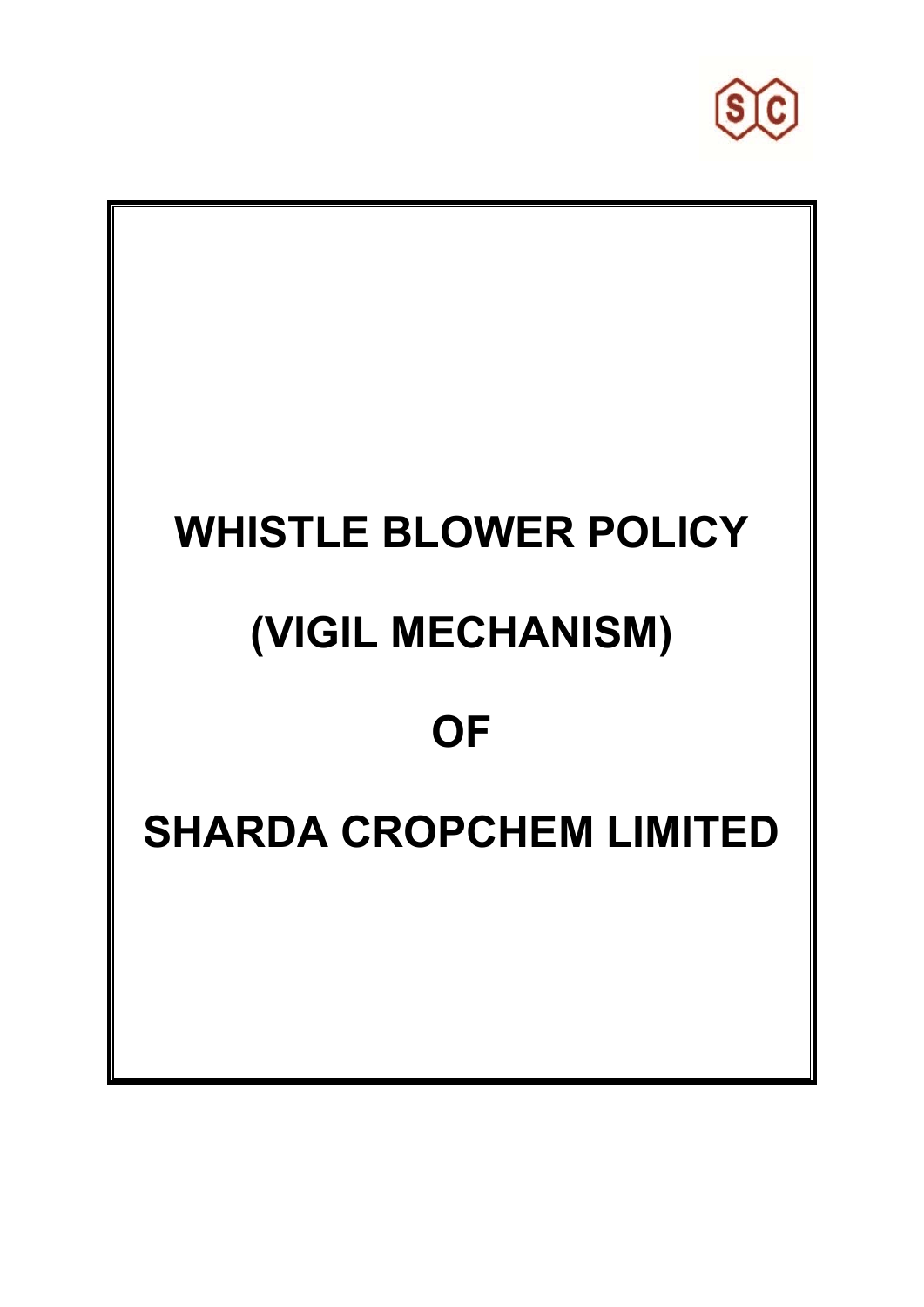

# **1. Preface:**

- a. The Company believes in the conduct of the affairs of its constituents in a fair and transparent manner by adopting highest standards of professionalism, honesty, integrity and ethical behavior. Towards this end, the Company has adopted the Code of Conduct ("**the Code**"), which lays down the principles and standards that should govern the actions of the Company and its employees. Any actual or potential violation of the Code, howsoever insignificant or perceived as such, would be a matter of serious concern for the Company. The role of the directors and the employees in pointing out such violations of the Code cannot be undermined.
- b. Section 177 of the Companies Act, 2013 and Regulation 22 of SEBI (Listing Obligations and Disclosure Requirements) Regulations, 2015 ("SEBI Regulations") provides for a mandatory requirement for all listed companies to establish a mechanism called 'Vigil Mechanism' / `Whistle Blower Policy' enabling the directors and employees to report to the management instances of genuine concerns regarding illegal activities, unethical behavior and actual or suspected fraud violation of the company's code of conduct.
- c. Accordingly, this Whistle Blower Policy ("**the Policy**") / Vigil Mechanism has been formulated with a view to provide a mechanism for directors and employees of the Company to approach the Chairman of the Audit Committee of the Company or the Investigator(s) appointed by the Chairman of the Audit Committee of the Company.

## **2. Definitions:**

The definitions of some of the key terms used in this Policy are given below.

- a. "**Audit Committee**" means the Audit Committee constituted by the Board of Directors of the Company in accordance with the provisions of the Companies Act, 2013.
- b. "**Code**" means the Code of Conduct of M/s. Sharda Cropchem Limited & of its Group.
- c. **"Director"** means every director including a director in the employment of the Company.
- d. "**Employee**" means every employee of the Company (whether working in India or abroad), including the Directors in the employment of the Company.
- e. "**Investigators**" mean that person authorized, appointed, consulted or approached by the Chairman of the Audit Committee and includes the auditors of the Company and the police.
- f. "**Protected Disclosure**" means any communication made in good faith that discloses or demonstrates information that may evidence unethical or improper activity.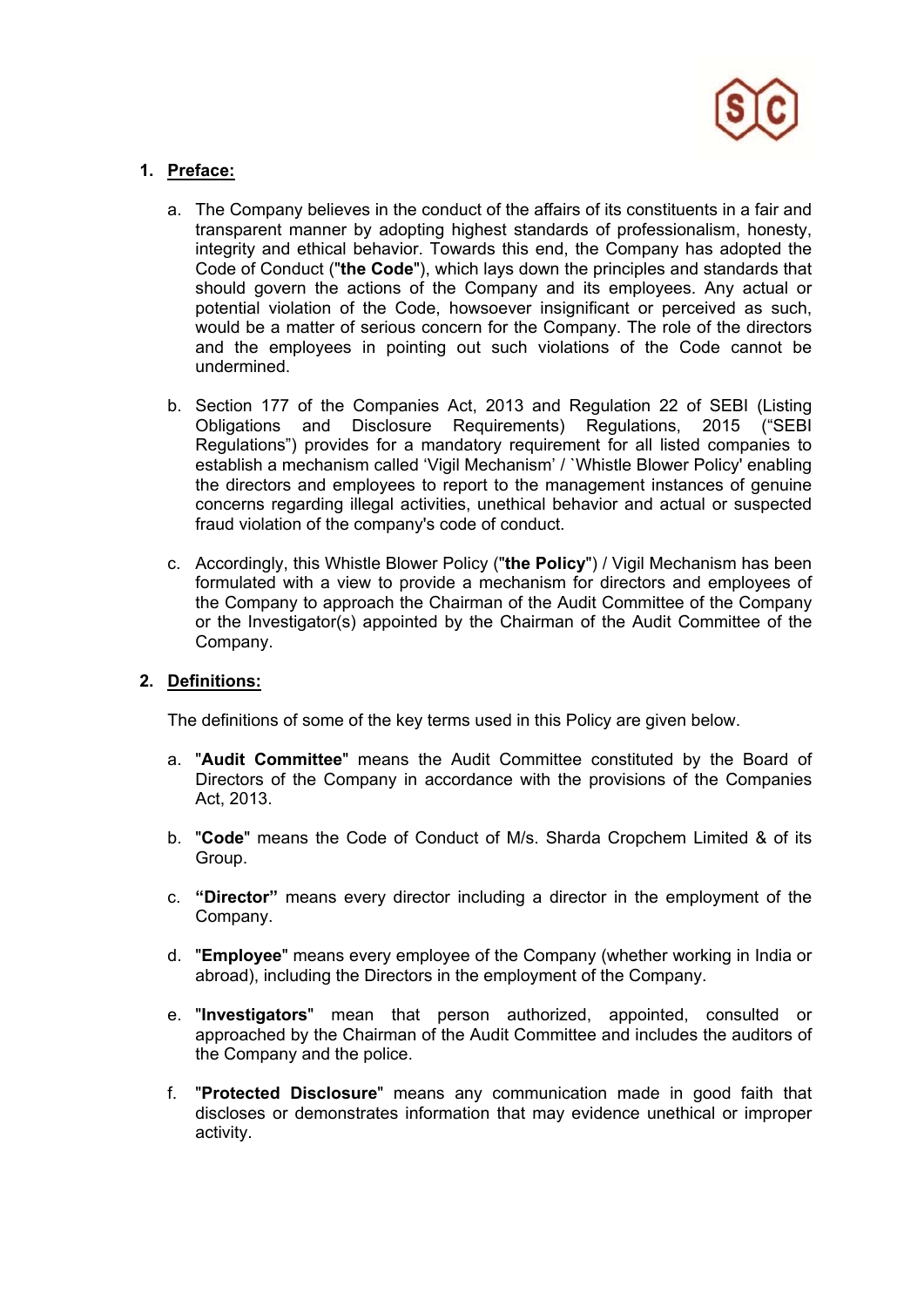

- g. "**Subject**" means a person against or in relation to whom a Protected Disclosure has been made or evidence gathered during the course of an investigation.
- h. "**Whistle Blower**" means an Employee making a Protected Disclosure under this Policy.

## **3. Scope:**

- a. The Whistle Blower's role is that of a reporting party with reliable information. They are not required or expected to act as investigators or finders of facts, nor would they determine the appropriate corrective or remedial action that may be warranted in a given case.
- b. Whistle Blowers should not act on their own in conducting any investigative activities nor do they have a right to participate in any investigative activities other than as requested by the Chairman of the Audit Committee or the Investigators.
- c. Protected Disclosure will be appropriately dealt with by the Chairman of the Audit Committee or the Investigators, as the case may be.

## **4. Eligibility:**

All Employees of the Company are eligible to make Protected Disclosures under the Policy. The Protected Disclosures may be in relation to matters concerning the Company or any other Group Company.

## **5. Instances of leak of Unpublished price sensitive information (UPSI):**

Below are instances to make the employees aware of leak of UPSI

- General Malpractice such as immoral, illegal or unethical conduct; Fraud, bribery or corruption, environmental issues, criminal activities, wastage / misappropriation of Company funds/assets, misleading or falsification of financial or other records, accounting or auditing matters, a clear abuse of authority or any other unethical conduct affecting Company's interest / image.
- Potential Infractions of the Code of Conduct
- Breaches of copyright, patent and disclosure of confidential data/information to competitors/outsiders
- Unauthorised Disclosure of Unpublished Price Sensitive Information (as defined under the SEBI (Prohibition of Insider Trading) Regulations 2018 and the Company's Code of Internal Procedures and Code of Conduct for Prevention of Insider Trading as amended/ updated and for the time being in force

# **6. Disqualifications:**

a. While it will be ensured that genuine Whistle Blowers are accorded complete protection from any kind of unfair treatment as herein set out, any abuse of this protection will warrant disciplinary action.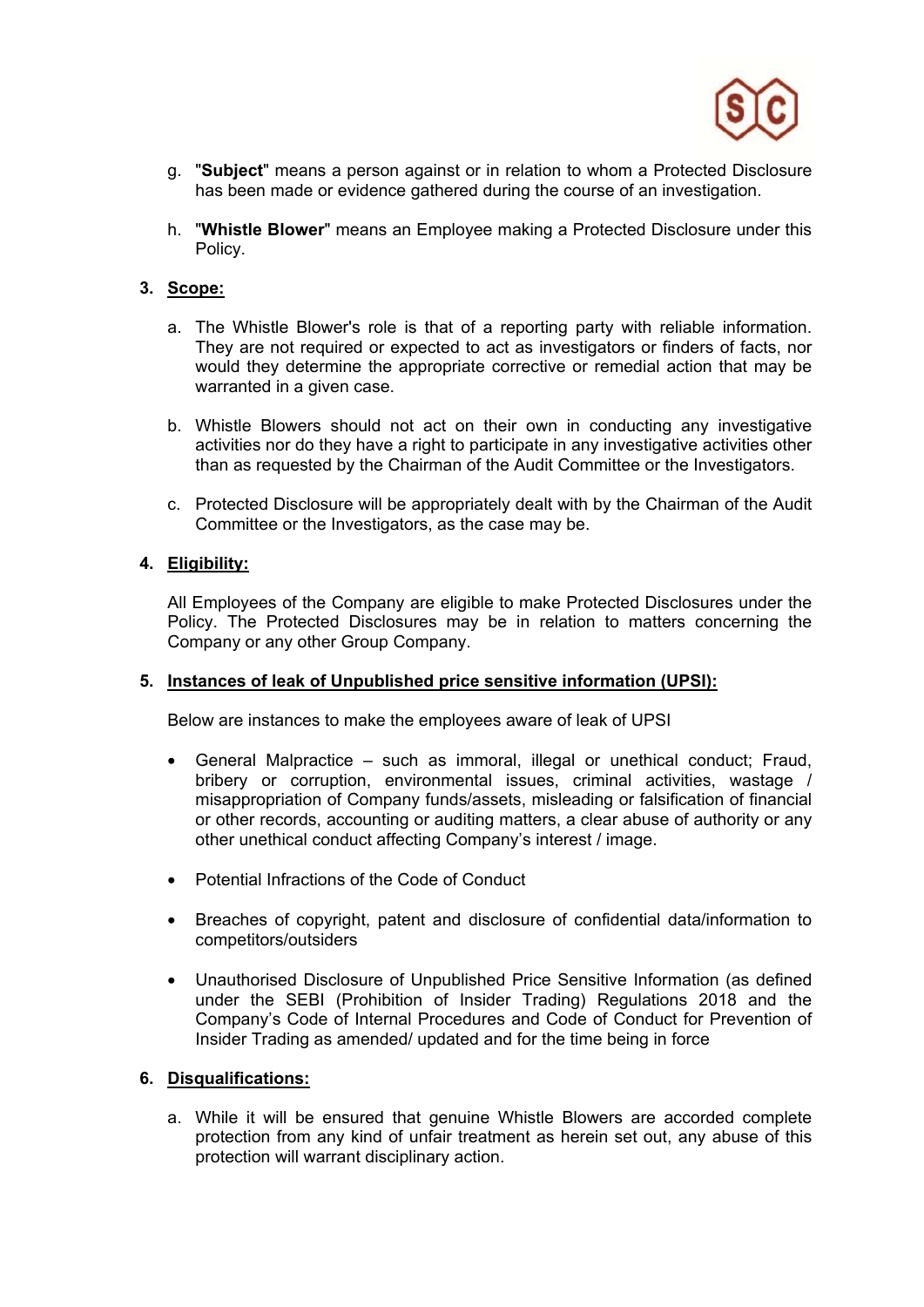

- b. Protection under this Policy would not mean protection from disciplinary action arising out of false, frivolous or bogus allegations made by a Whistle Blower knowing it to be false, frivolous or bogus or with a mala fide intention.
- c. Whistle Blowers, who make any Protected Disclosures, which have been subsequently found to be mala fide, malicious, frivolous, baseless or reported otherwise than in good faith, will be disqualified from reporting further Protected Disclosures under this Policy.

## **7. Procedure:**

- a. All Protected Disclosures concerning financial/accounting matters should be addressed to the Chairman of the Audit Committee of the Company for investigation.
- b. The contact details of the Chairman of the Audit Committee areas under:

 Chairman of the Audit Committee Address: C/o. Company Secretary, Sharda Cropchem Limited Prime Business Park, Dashrathlal Joshi Road, Vile Parle (West), Mumbai – 400 056 Co.sec@shardaintl.com

- c. If a protected disclosure is received by any executive of the Company other than Chairman of Audit Committee, the same should be forwarded to the Chairman of the Audit Committee for further appropriate action. Appropriate care must be taken to keep the identity of the Whistle Blower confidential.
- d. Protected Disclosures should preferably be reported in writing so as to ensure a clear understanding of the issues raised and should either be typed or written in a legible handwriting in English, Hindi or in the regional language of the place of employment of the Whistle Blower.
- e. The Protected Disclosure should be forwarded under a covering letter which shall bear the identity of the Whistle Blower. The Chairman of the Audit Committee shall detach the covering letter and forward only the Protected Disclosure to the Investigators for investigation.
- f. Protected Disclosures should be factual and not speculative or in the nature of a conclusion, and should contain as much specific information as possible to allow for proper assessment of the nature and extent of the concern.
- g. For the purpose of providing protection to the Whistle Blower, the Whistle Blower should disclose his/her identity in the covering letter forwarding such Protected Disclosure. No need to mark a copy of the communication to anyone in the Company.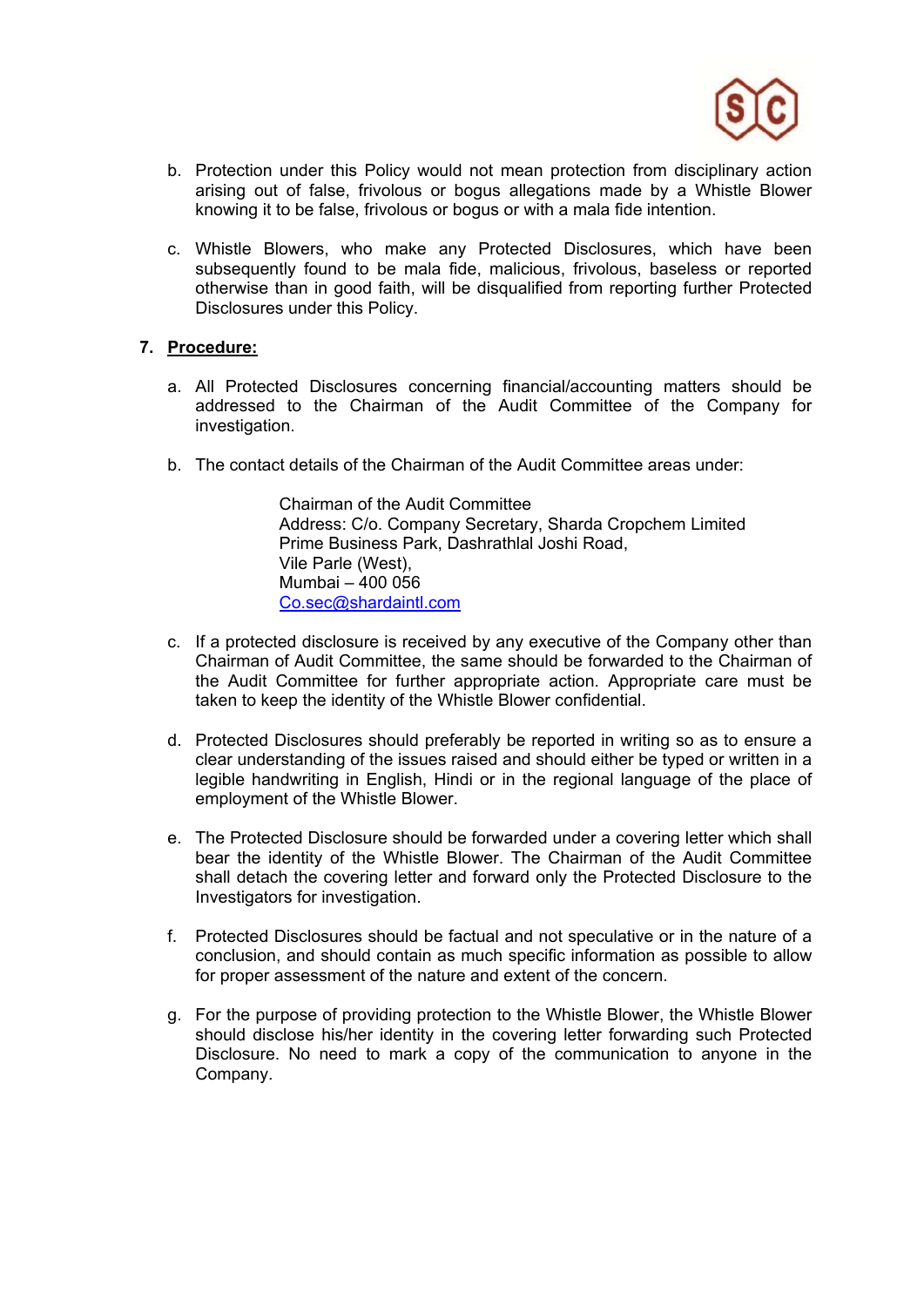

### **8. Investigation:**

- a. All Protected Disclosures reported will be thoroughly investigated by the Investigators as appointed by the Chairman of the Audit Committee of the Company who will review the finding on the basis of merit.
- b. The decision to conduct an investigation taken by the Chairman of the Audit Committee is by itself not an accusation and is to be treated as a neutral factfinding process. The outcome of the investigation may not support the conclusion of the Whistle Blower that an improper or unethical act was committed.
- c. The identity of a Subject and the Whistle Blower will be kept confidential to the extent possible given the legitimate needs of law and the investigation.
- d. Subjects will normally be informed of the allegations at the outset of a formal investigation and have opportunities for providing their inputs during the investigation.
- e. Subjects have a right to consult with a person or persons of their choice, other than the Investigators and/or members of the Audit Committee and/or the Whistle Blower. Subjects shall be free at any time to engage counsel at their own cost to represent them in the investigation proceedings. However, if the allegations against the subject are not sustainable, then the Company may see reason to reimburse such costs.
- f. Subjects have a responsibility not to interfere with the investigation. Evidence shall not be withheld, destroyed or tampered with, and witnesses shall not be influenced, coached, threatened or intimidated by the Subjects.
- g. Unless there are compelling reasons not to do so, Subjects will be given the opportunity to respond to material findings contained in an investigation report. No allegation of wrongdoing against a Subject shall be considered as maintainable unless there is good evidence in support of the allegation.
- h. Subjects have a right to be informed of the outcome of the investigation. If allegations are not sustained, the Subject should be consulted as to whether public disclosure of the investigation results would be in the best interest of the Subject and the Company.
- i. The investigation shall be completed normally within 45 days of the receipt of the Protected Disclosure.

### **9. Protection:**

a. No unfair treatment will be meted out to a Whistle Blower by virtue of his/her having reported a Protected Disclosure under this Policy. The Company, as a policy, condemns any kind of discrimination, harassment, victimization or any other unfair employment practice being adopted against Whistle Blowers. Complete protection will, therefore, be given to Whistle Blowers against any unfair practice like retaliation, threat or intimidation of termination/suspension of service, disciplinary action, transfer, demotion, refusal of promotion, or the like including any direct or indirect use of authority to obstruct the Whistle Blower's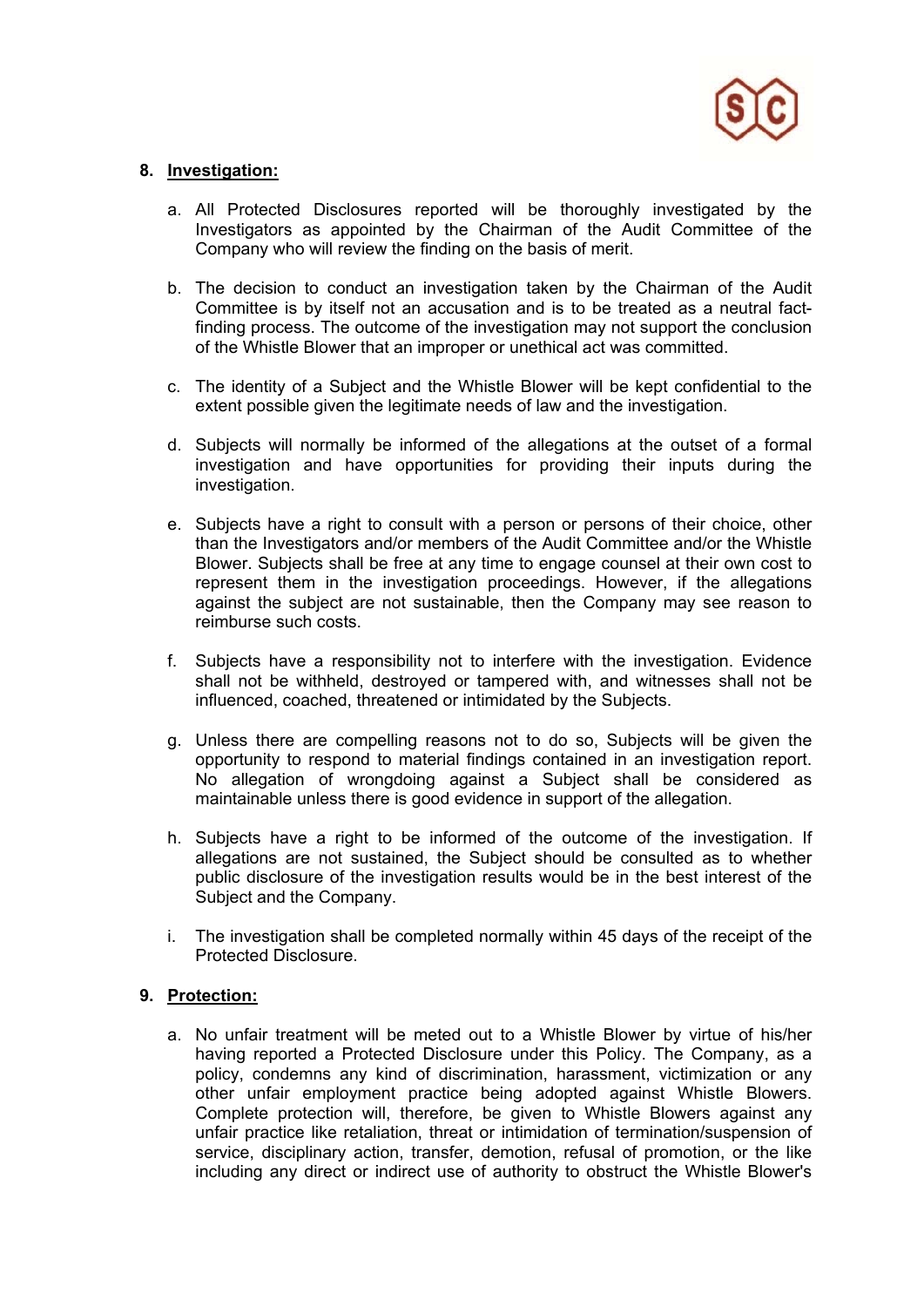

right to continue to perform his duties/functions including making further Protected Disclosure. The Company will take steps to minimize difficulties, which the Whistle Blower may experience as a result of making the Protected Disclosure. Thus, if the Whistle Blower is required to give evidence in criminal or disciplinary proceedings, the Company will arrange for the Whistle Blower to receive advice about the procedure, etc.

- b. A Whistle Blower may report any violation of the above clause to the Chairman of the Audit Committee, who shall investigate into the same and recommend suitable action to the management.
- c. The identity of the Whistle Blower shall be kept confidential to the extent possible and permitted under law.
- d. Any other Employee assisting in the said investigation shall also be protected to the same extent as the Whistle Blower.

### **10. Investigators:**

- a. Investigators are required to conduct a process towards fact-finding and analysis. Investigators shall derive their authority and access rights from the Audit Committee when acting within the course and scope of their investigation.
- b. Technical and other resources may be drawn upon as necessary to augment the investigation. All Investigators shall be independent and unbiased both in fact and as perceived. Investigators have a duty of fairness, objectivity, thoroughness, ethical behavior and observance of legal and professional standards.
- c. Investigations will be launched only after a preliminary review by the Chairman of the Audit Committee, which establishes that:
	- i. the alleged act constitutes an improper or unethical activity or conduct, and
	- ii. the allegation is supported by information specific enough to be investigated or in cases where the allegation is not supported by specific information, it is felt that the concerned matter is worthy of management review. Provided that such investigation should not be undertaken as an investigation of an improper or unethical activity or conduct.

## **11. Decision:**

If an investigation leads the Chairman of the Audit Committee to conclude that an improper or unethical act has been committed, the Chairman of the Audit Committee shall recommend to the management of the Company to take such disciplinary or corrective action as the Chairman of the Audit Committee may deem fit. It is clarified that any disciplinary or corrective action initiated against the Subject as a result of the findings of an investigation pursuant to this Policy shall adhere to the applicable personnel or staff conduct and disciplinary procedures.